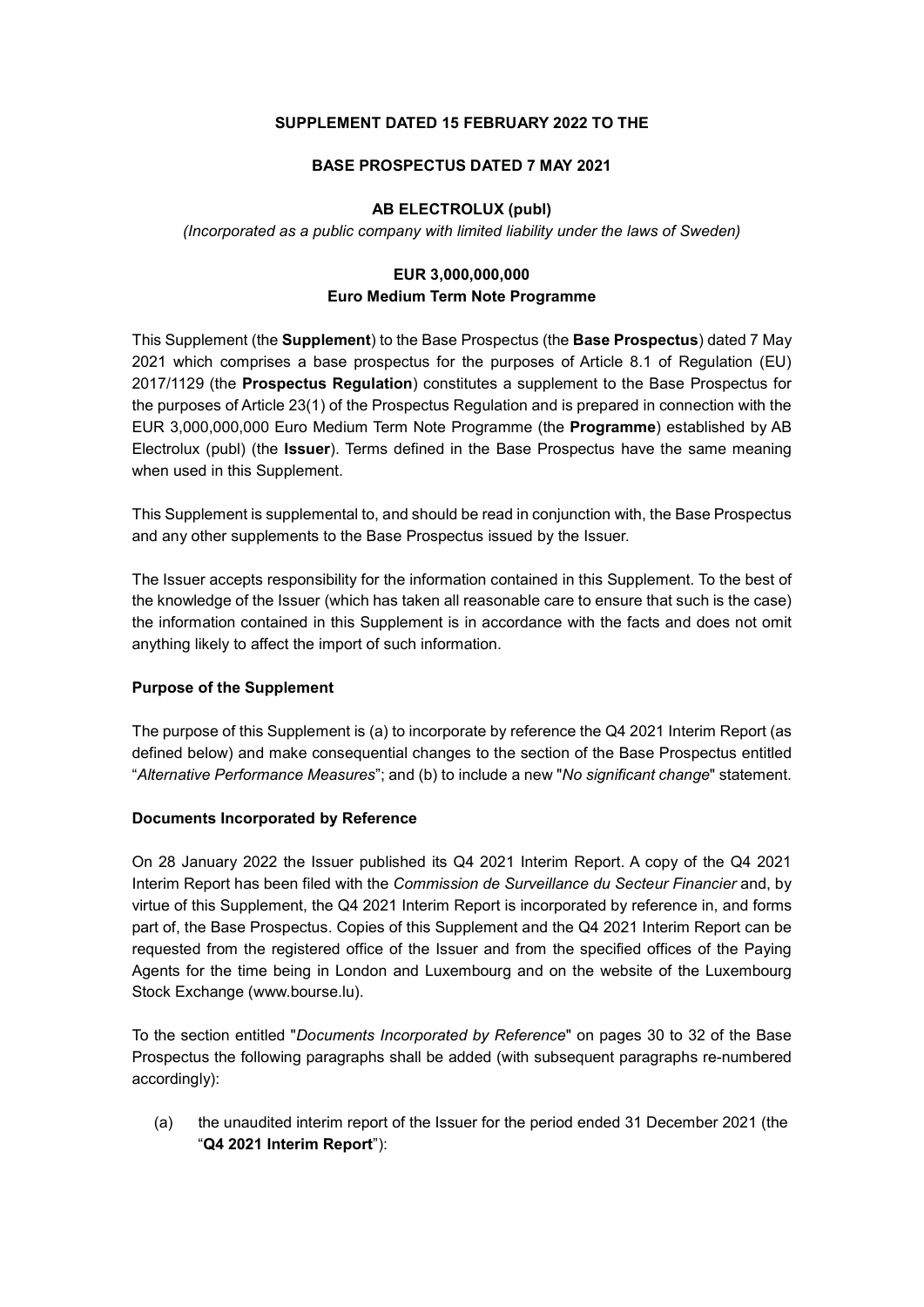https://www.electroluxgroup.com/wp-content/uploads/sites/2/2022/01/electroluxelectrolux-q4-2021-interim-report-ending-a-record-year-with-solid-execution-in-q4- 220128.pdf

#### Interim Report January – December 2021

| <b>Financial overview</b>                       | Page 1         |
|-------------------------------------------------|----------------|
| President and CEO's comment                     | Page 2         |
| Outlook                                         | Page 2         |
| Summary of the fourth quarter                   | Pages 3 to 4   |
| Market overview                                 | Page 4         |
| <b>Business areas</b>                           | Pages 5 to 7   |
| Cash flow                                       | Page 8         |
| <b>Financial position</b>                       | Page 9         |
| Other items                                     | Page 10        |
| Risks and uncertainty factors                   | Page 10        |
| Sustainable consumer experience innovation      | Page 11        |
| Events during the quarter                       | Page 12        |
| Events after the quarter                        | Page 12        |
| <b>Annual General Meeting 2022</b>              | Page 13        |
| Parent Company AB Electrolux                    | Page 14        |
| Consolidated statement of comprehensive income  | Page 15        |
| Consolidated balance sheet                      | Page 16        |
| Change in consolidated equity                   | Page 16        |
| Consolidated cash flow statement                | Page 17        |
| Key ratios                                      | Page 18        |
| Exchange rates                                  | Page 18        |
| Net sales and operating income by business area | Page 19        |
| Non-recurring items by business area            | Page 20        |
| Operating income excluding non-recurring items  | Page 20        |
| Net sales by business area                      | Page 21        |
| Change in Net sales by business area,%          | Page 21        |
| Operating income by business area               | Page 21        |
| Working capital and net assets                  | Page 22        |
| Net assets by business area                     | Page 22        |
| Parent Company income statement                 | Page 23        |
| Parent Company balance sheet                    | Page 23        |
| Shares                                          | Page 23        |
| Notes                                           | Pages 24 to 26 |
| Operations by business area yearly              | Page 27        |
| Five-year review                                | Page 28        |
| Definitions                                     | Pages 28-29    |
| Shareholders' information                       | Page 30        |

Any non-incorporated parts of a document (which, for the avoidance of doubt, means any part of the Q4 2021 Interim Report which is not listed in the cross-reference lists above) referred to herein is not relevant for investors or is contained elsewhere in the Base Prospectus.